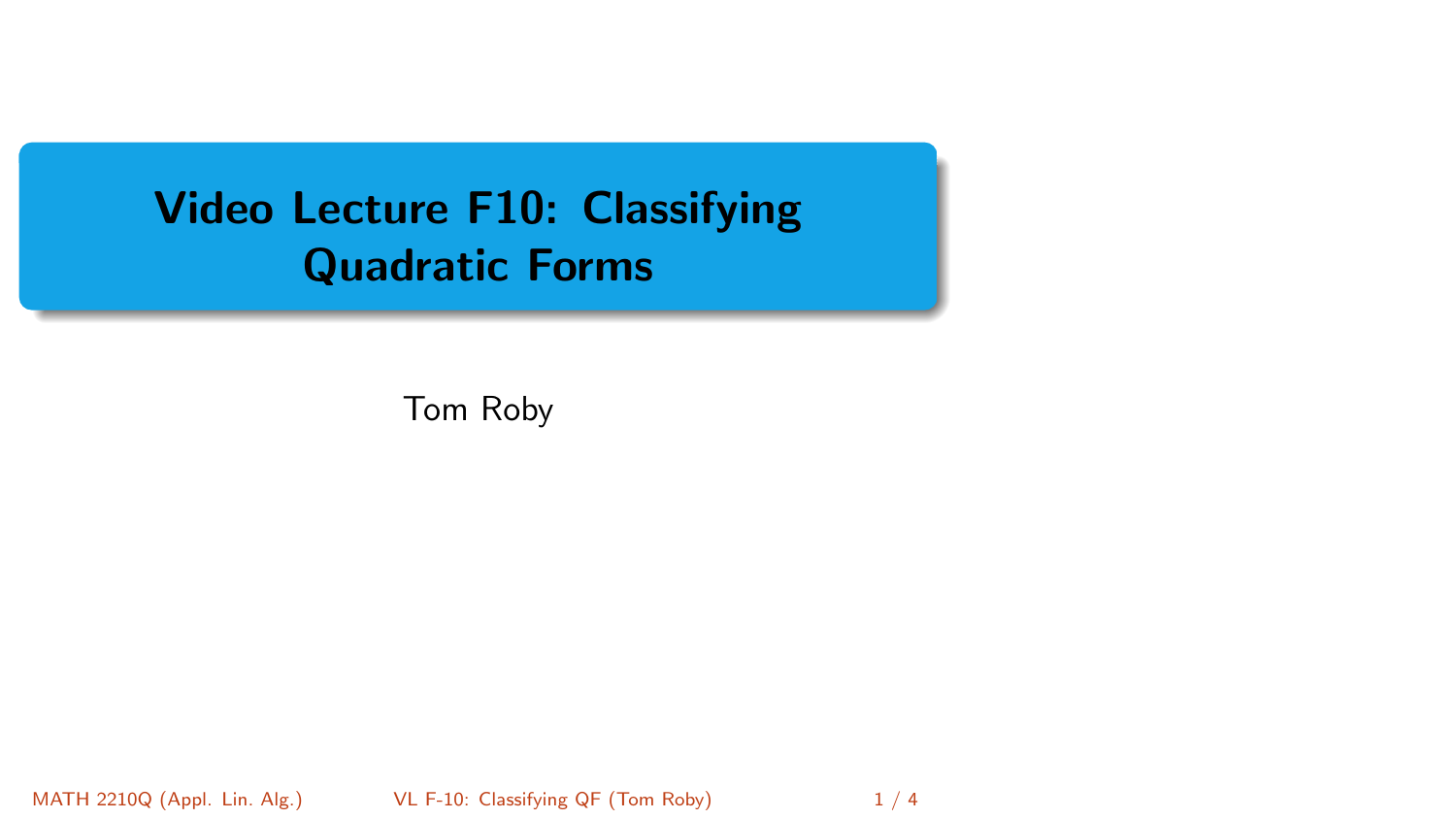### Outline & Objectives

• Apply the Principal Axes Theorem to classify quadratic forms based on their eigenvalues: The "sign" of a quadratic form (positive definite, negative definite, indefinite) is determined by the sign of its *spectrum* (i.e., its eigenvalues);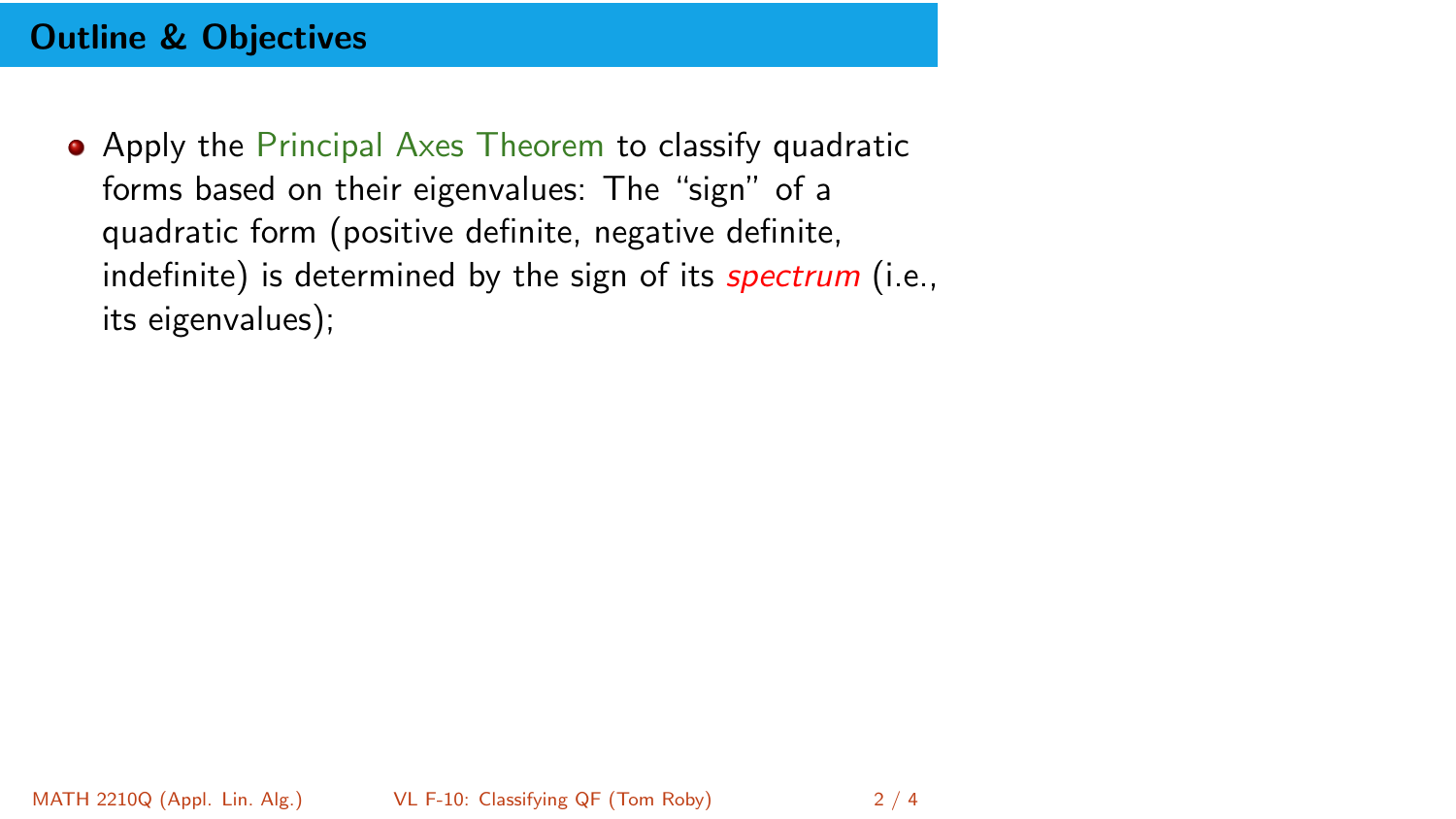## Classifying Quadratic Forms

Pictured below are graphs of the quadratic forms



#### **Definition**

Call a quadratic form  $Q$ :

- **1** positive definite if  $\mathcal{Q}(\vec{x}) > 0$  for all  $\vec{x} \neq \vec{0}$ ;
- **2** positive semidefinite if  $\mathcal{Q}(\vec{x}) \geq 0$  for all  $\vec{x} \neq \vec{0}$ ;
- **3** negative definite if  $\mathcal{Q}(\vec{x}) < 0$  for all  $\vec{x} \neq \vec{0}$ ;
- **4** negative semidefinite if  $\mathcal{Q}(\vec{x}) \leq 0$  for all  $\vec{x} \neq \vec{0}$ ; and
- $\bullet$  indefinite if Q assume both positive and negative values.